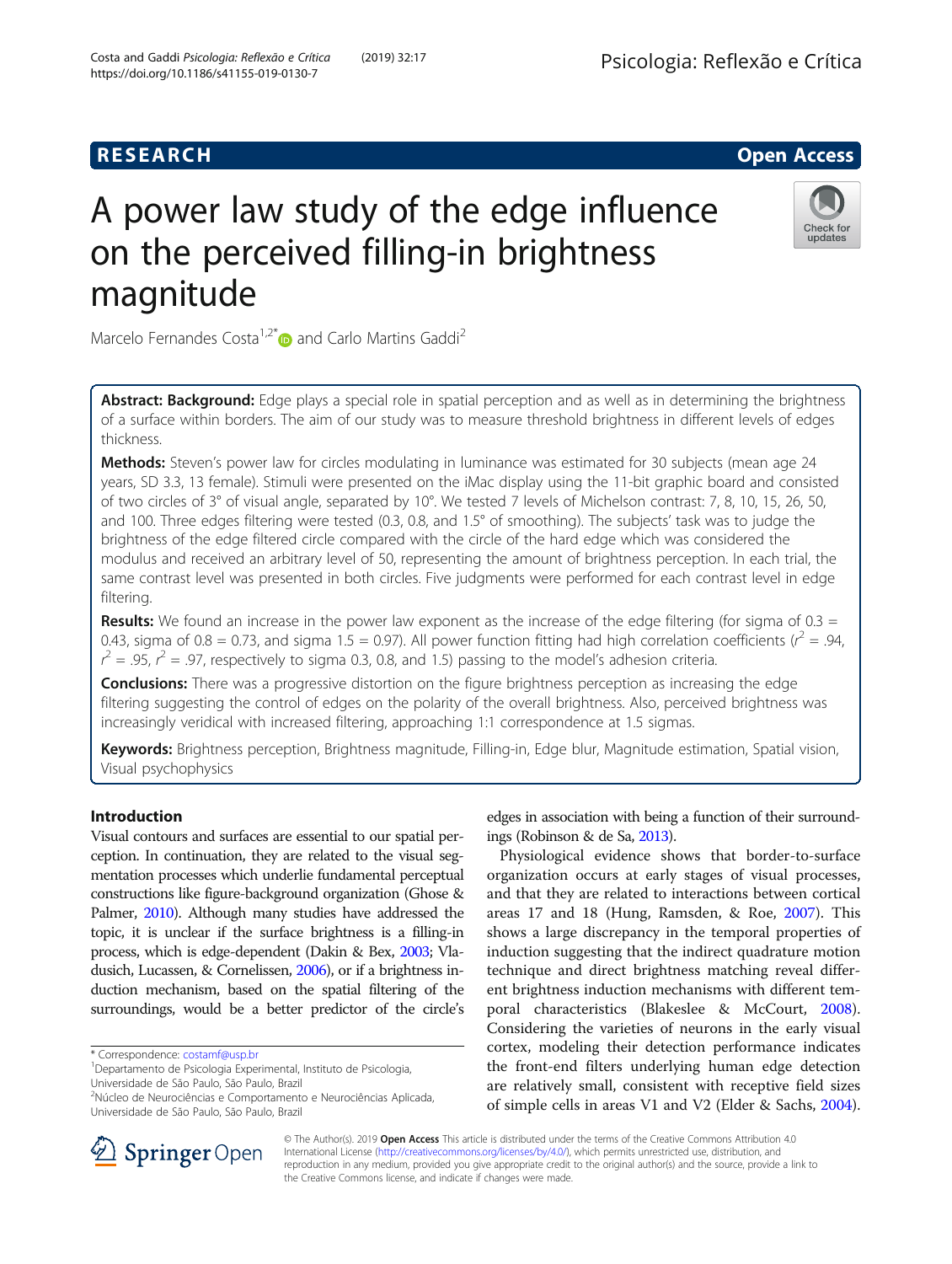Although, specific V1 cells weighing certain spatial frequencies with different numbers of cell filters they could be efficient to carry out edge detection filtering on an image (C. F. Stevens, [2015](#page-6-0)). On the other hand, recent studies using BOLD responses of fMRI in humans, have been shown that V3A and V4 cortical areas are selective to edges rather than lines. This occurs in both achromatic and equiluminant red-green patterns suggesting that dorsal and ventral pathways could be involved in form processing (Castaldi, Frijia, Montanaro, Tosetti, & Morrone, [2013\)](#page-6-0).

The psychophysical task of location and detection of edge embedded in a brown noise has been used to localize optimal edge detectors, since it is possible to determine what observers are really looking for when they perform a visual task, in a more realistic and direct way (McIlhagga, [2018](#page-6-0)). Their results show a detection step of 0.1 to 0.17° of a Gaussian filter for edge detection, similar to receptive field sizes found in macaque V1.

Furthermore, it is well established that contour signals generate suppression of brightness in the center of a target (Paradiso & Nakayama, [1991](#page-6-0)) and the luminance contrast of the stimuli's edge extends into the center. Also, lightness-darkness asymmetries are evident in bright-to-dark modulation (Paradiso & Hahn, [1996](#page-6-0)). In addition, darker areas at the edges of stimuli contribute to the darkening of the stimulus' center whereas lighter areas at the edges further contribute to the brightening of the stimulus' center. However, one question which was not addressed in those studies: What would be the perception of luminance on stimulus surface with a less evident border?

More recent edge integration models have proposed that the edge's width in the computation depends on the contrasts of other nearby edges and on both the contrast polarity of the edge whose weight is being controlled as well as the polarities of other nearby edges (Rudd, [2013](#page-6-0); Rudd & Zemach, [2004](#page-6-0)).

In our study, we measured the magnitude of brightness in circles by filtering with different levels of edge enabling us to elucidate how borders affect the subjective magnitude of the perceptual filling-in of surface brightness. Thus, as we increase the border filtering by increasing the blurring on the circle edges, we are aiming to verify if different filtering induces different brightness on the central part of the stimulus and, in continuation, if the power-law exponent fluctuates across filtering conditions.

#### Methods

#### Subjects

Costa and Gaddi Psicologia: Reflexão e Crítica (2019) 32:17 Page 2 of 7

Psychology of the University of São Paulo, Brazil. Inclusion criteria included having best-corrected visual acuity of 20/20 or better measured monocularly at 4 meters using an ETDRS chart–tumbling E (Xenonio Rep. Prod., Sao Paulo, Brazil), refraction of  $\leq 3.0$  diopters considering the spherical equivalent of astigmatism values, absence of clinically evidence of ophthalmological diseases, and absence of known neurological and systemic diseases.

The study was approved by the Ethics Committee of the Institute of Psychology of the University of Sao Paulo and all the volunteers agreed to participate in the study after giving informed consent; yet, they were naive to the specific experimental question. Moreover, this study is also in accordance with the ethical standards laid down in the 1964 Declaration of Helsinki.

#### Stimulus and equipment

All the stimuli psychophysical protocol was developed using Psykinematix v1.4.2, running on a computer iMAC OS with an integrated monitor of 21.5" and an NVIDIA GeForce GTX 675MX having 1.0 GB. The calibration of our experimental setup was performed for three aspects of the stimulus display: its geometry, its gamma function, and the color properties of its' phosphors. The monitor was corrected for pixel geometry correcting the number of pixels to cm<sup>2</sup>. The gamma correction for the white and the three-color guns (red, green, and blue) was performed using a Minolta CS-100A (Konica Minolta Sensing Americas, USA). A total of 128 readings were performed for each color and for the white and the calibration fitting had an  $r^2 > .97$  for all guns. The colorimetric data was calibrated considering the CIE 1931 xy color space and the obtained formation feed the xy chromatic coordinates and maximum luminance (Lmax) for each phosphor which form the Maxwell triangle (or gamut) of the display. A bit-stealing procedure ensured the monitor resolution was at 10.8 bits (luminance steps 0.2%). The mean luminance of the monitor measured on a completely dark room was 74.03 cd/m−<sup>2</sup> .

Stimuli consisted of two circles with a radius of 2° of visual angle at 60 cm of viewing distance, which was separated from each other by 15°. The stimuli were presented on a gray background of mean luminance (Fig. [1](#page-2-0)).

We tested 7 fixed levels of Michelson contrast: 7, 8, 10, 15, 26, 50, and 100 in three different edge filtering conditions 0.3, 0.8, and 1.5 sigma values (in degree) of a circular Gaussian. The higher the sigma value, the higher the edge blurring. The contrast level and edge filtering were presented in pseudorandom order. During the first 5 min prior to beginning the measurements, the eyes' of the volunteers were adapted to the mean gray luminance. A black fixation dot was presented during the entire adaptation period. The pair of stimulus and modulus was presented for 1000 ms.

Thirty subjects (mean age  $= 24$  years; SD  $= 3.3$ , 13 female) were binocularly tested. Subjects were recruited among the students and staff of the Institute of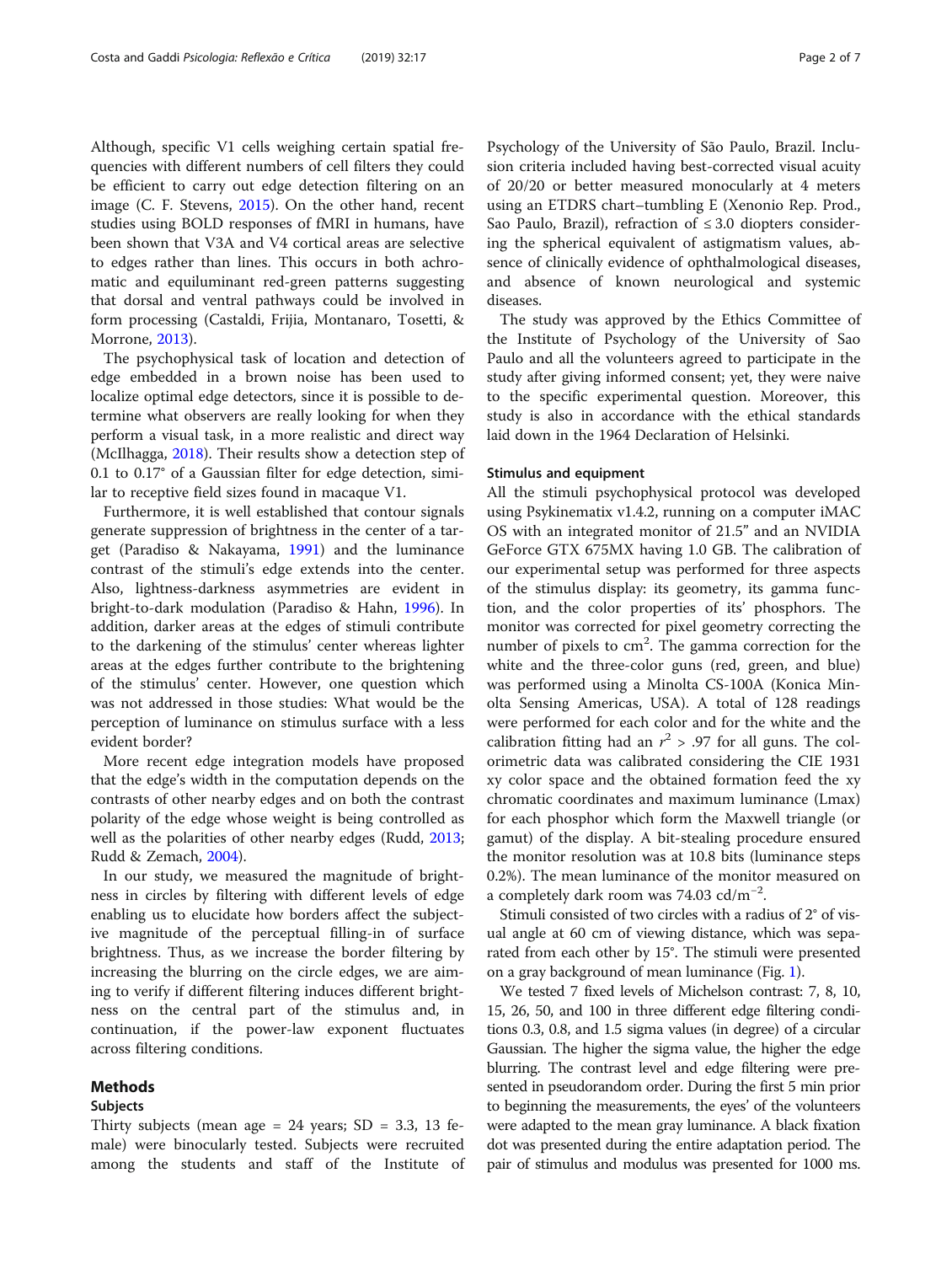<span id="page-2-0"></span>

As soon as there was a response from the subject, by pressing the space bar on the iMac keyboard, a new stimulus pair was presented. No time limit was defined. The values of the participant were recorded by the experimenter.

The reference (modulus) stimulus was at the same contrast level as the contrast being tested in each trial; however, it had a sharpened and well-defined edge (no edge blurring). For convenience, the modulus always appeared at the right side of the monitor while the test stimulus was located on the left side.

#### Procedure

The participants were seated in a comfortable chair located 60 cm from the monitor screen and were oriented to keep their eye fixated on an insignificantly sized, black cross centered on the screen while blinking normally. No head stabilization device was used, and the eyes were leveled at the center of the monitor. Arbitrarily, the number 50 was attributed to the modulus' brightness. In each trial, the participant's task was to judge the central brightness of the circle with blurred edge, located at the left the side of the monitor, and were instructed to assign a number proportional to the perceived change in brightness related to the modulus' brightness, found in the right side of the monitor. For example, if a stimulus appeared to have twice the brightness in comparison to the modulus, their value would be 100, respectively; if the brightness appeared to be one-fifth of the reference, the responding number would be near 10, and so on. All subjects were instructed to judge as precisely as they could include whole numbers as well as decimals. All subjects performed 10 judgments for each edge filtering and contrast level. The geometric mean was used to calculate the brightness judged for each subject. The test was performed binocularly in a darkened room and the total measurement was performed in approximately 30 min.

#### Training session

Before the participants started the experiment, a line length judgment task was used as a training procedure. The procedure consisted of a series of 7 lines differing in sizes (ranging from .7 to 32 cm, presented in the center of a monitor screen. An additional line at 13 cm was used as the modulus and received the value of 50. This line remained visible throughout the experiment. The participant judged the line series two times. As soon as the power law adjustment showed a low dispersion rate  $(R^2 > .90)$  and the exponent value was around 1.0 as suggested by Stevens (S. S. Stevens, [1956](#page-6-0)), we claimed that subject understood the task and could continue onto the experimental part. All participants needed 2 to 4 training sessions to get the criteria.

#### Data analysis

The geometric mean of the 10 judgments was calculated for each participant. They were averaged and plotted in a log-log graphic. A power function was fitted on data according to Steven's power law

$$
\phi=k.I^n
$$

in which the perceived brightness  $(φ)$  is a function of the stimulus intensity  $(I)$  powered by the exponent  $(n)$ , corrected by a constant  $(k)$ . The exponent of 1 means there is a proportional change between the stimuli and the perceptual continuums. Exponents higher than 1 represent higher changes in perception in comparison towards the stimuli. In vice versa, exponents lower than 1 show the opposite: higher changes in stimuli in comparison to the perception.

Data analysis was performed in Statistica v 10.2 (Stat-Soft, Tulsa, USA) software pack for statistics. This included the geometric mean calculation, averaging, and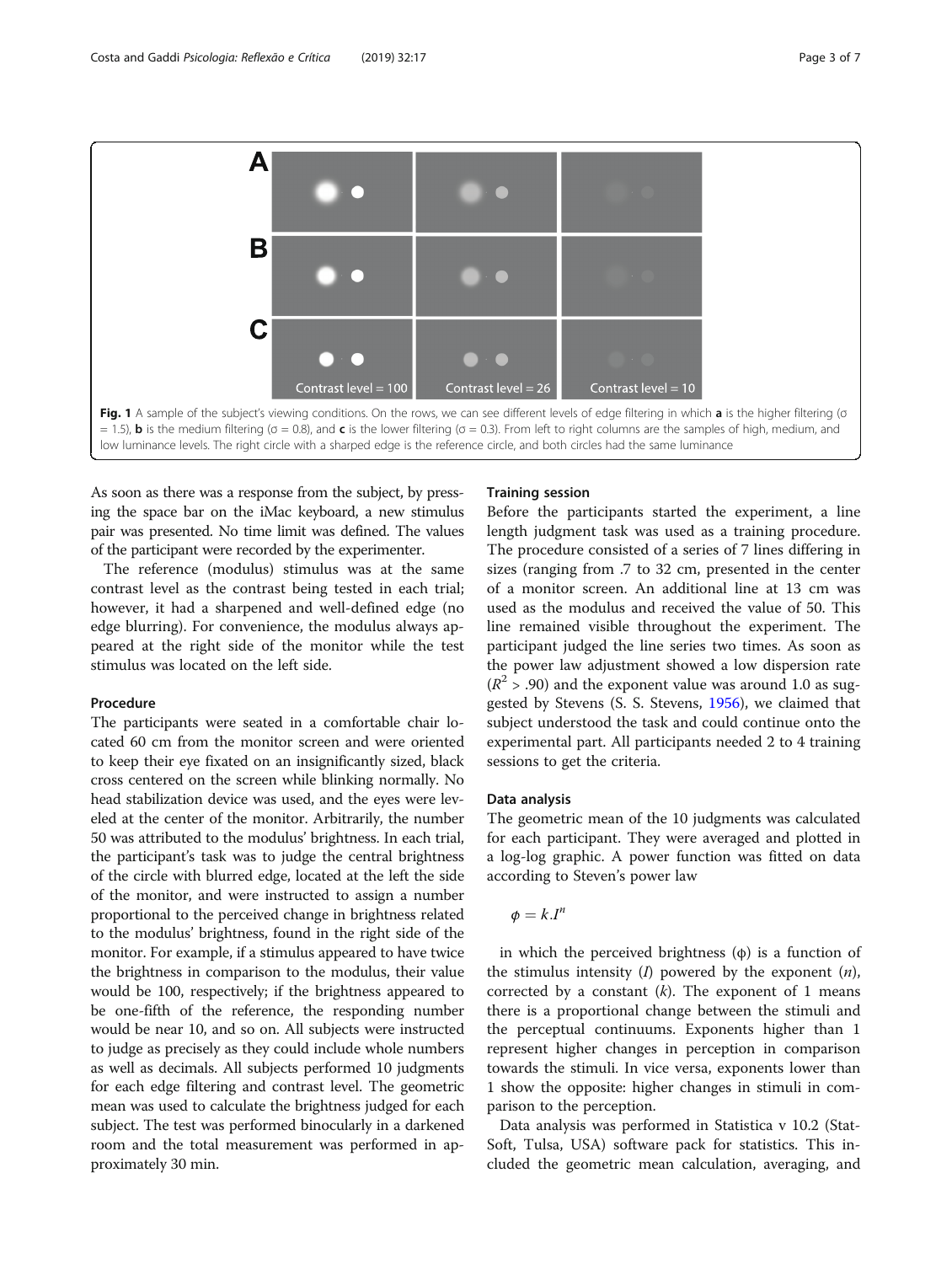fitting procedure. A one-way ANOVA was used to calculate significant differences between the exponents, and the Tukey post hoc test was used to analyze which groups were different.

#### Results

The magnitude estimated for the brightness was displayed in a function incorporating the stimulus contrast. We found an increase in the power law's exponent also showed an increase the filtering. For filtering sigma of 0.3, the exponent was 0.43; for filtering sigma of 0.8, the exponent was 0.73; and for filtering sigma of 1.5, the exponent was 0.97) (Fig. [2\)](#page-4-0).

There was a significant difference between the power function's exponents ( $F = 3.17$ ;  $p = .003$ ) and the three groups as they differed. When comparing the function of the power law's exponents against the sigma values, which generated the border filtering, we found a welladjusted linear function highlighting the increase of the brightness perception (Fig. [3\)](#page-5-0).

#### **Discussion**

We found that the magnitude of the perceptual filling-in for the surface brightness was strongly affected by the edge filtering. As the filter increased, escalating the edge's blurriness, the brightness for the central region for that circle also increased in a power function fashion. We could interpret it as a weakening of the edge influence on the surface's brightness. The lower exponent (0.43) at 0.3 sigmas indicated a compressive brightness judgment—specifically an increase in the brightness judgment for lower luminance levels. This compression disappeared with greater smoothing, and at 1.5 sigmas the exponent is 0.97, reflecting a 1:1 match in the brightness judgments between the test conditions.

In our experiment, as we filtered the edges, we progressively eliminated the local, high-spatial frequencies as we increased the blurring values. The perceived brightness became more proportional to the lightness as the edge filtering increased. Since the filtering removes high spatial frequencies, the increase in the central region of the stimuli could be mediated predominantly by low spatial frequencies. In previous studies, similar conclusions have been reached in which luminance Chevreul-staircases were filtered for spatial frequencies (Peromaa & Laurinen, [2004](#page-6-0)). The authors found that only low spatial frequency components of edges were able to trigger brightness filling-in. In addition, they stated high spatial frequency components of edges do not produce a perceived brightness but only featured characteristics as lines. According to Perna and Moronne, the high-spatial-frequency filtering above 2 c/deg was never sufficient to raise the perceived difference of brightness above the threshold. Thus, the mechanism

tuned to frequencies lower than 1 c/deg could mediate the filling-in brightness perceived. That is the case of our study, in which the stimuli were of .50 c/deg and lower as the filtering increased. Additionally, our results provide complementary information on brightness perception since evidence reported changes in the amount of brightness perceived as the edge filtering occurred. Future measurements using smaller and larger sigma should be performed to better comparisons with literature data.

Edges are also important for spatial location. In an alignment task targeting the changes in the blurriness of the edges of white bars, there was a consistent shift on edge location as it varied according to the level of stimulus' contrast (Bex & Edgar, [1996\)](#page-6-0). For well-defined edges, an increase in contrast did not change the alignment position; however, as the edge blurring increased, for raising contrast levels, there was also an increase in the shifting of the white stripes in a direction to the adjacent black region. It seems that with an increase in the contrast level as well as the edge blurring, there was an expansion of the total area perceived, which, in turn, shifted our perceptual location for the edges.

In some sense, our data complements those findings, since the blurriness of our stimuli generates an increase in the contrast perceived. One possible hypothesis for the contrast increasing could be related to the size enlargement. As we blurred the edges, there was an apparent increase in the apparent size of the circle. A possible mechanism which could compensate for the increase in size could be an increase in the contrast level. Indeed, our data could provide complementary information for the findings of Bex and Edgar (Bex & Edgar, [1996](#page-6-0)). Blurring the edges generated an expansion in the total area perceived, a consequent change in the edge location, and a compensatory increase in the perceived brightness. In our case, an additional effect was observed because the increase was polarity dependent, due to the fact that the bright grays appeared brighter and the dark grays appeared darker. Future measurements using multiple circle sizes with constant relative-size filtering would be a more appropriate approach to this question. Although, large sizes stimuli have been employed in different conditions than those we tested, it can give us support for hypotheses of what to expect from these future experiments. Recent studies using spatial complex stimuli in which contrast edges were embedded in a brown noise  $(1/f<sup>2</sup>)$  found that an edge detector profile with a peak to trough width of approx. 0.1 to 0.17° of difference between adjacent areas was needed for an edge to be detected (McIlhagga, [2018](#page-6-0)). Since authors used stimulus comprised of10° of visual angle, we could argue that an increase in size by changing the overall brightness altering the power law exponent could not be supported.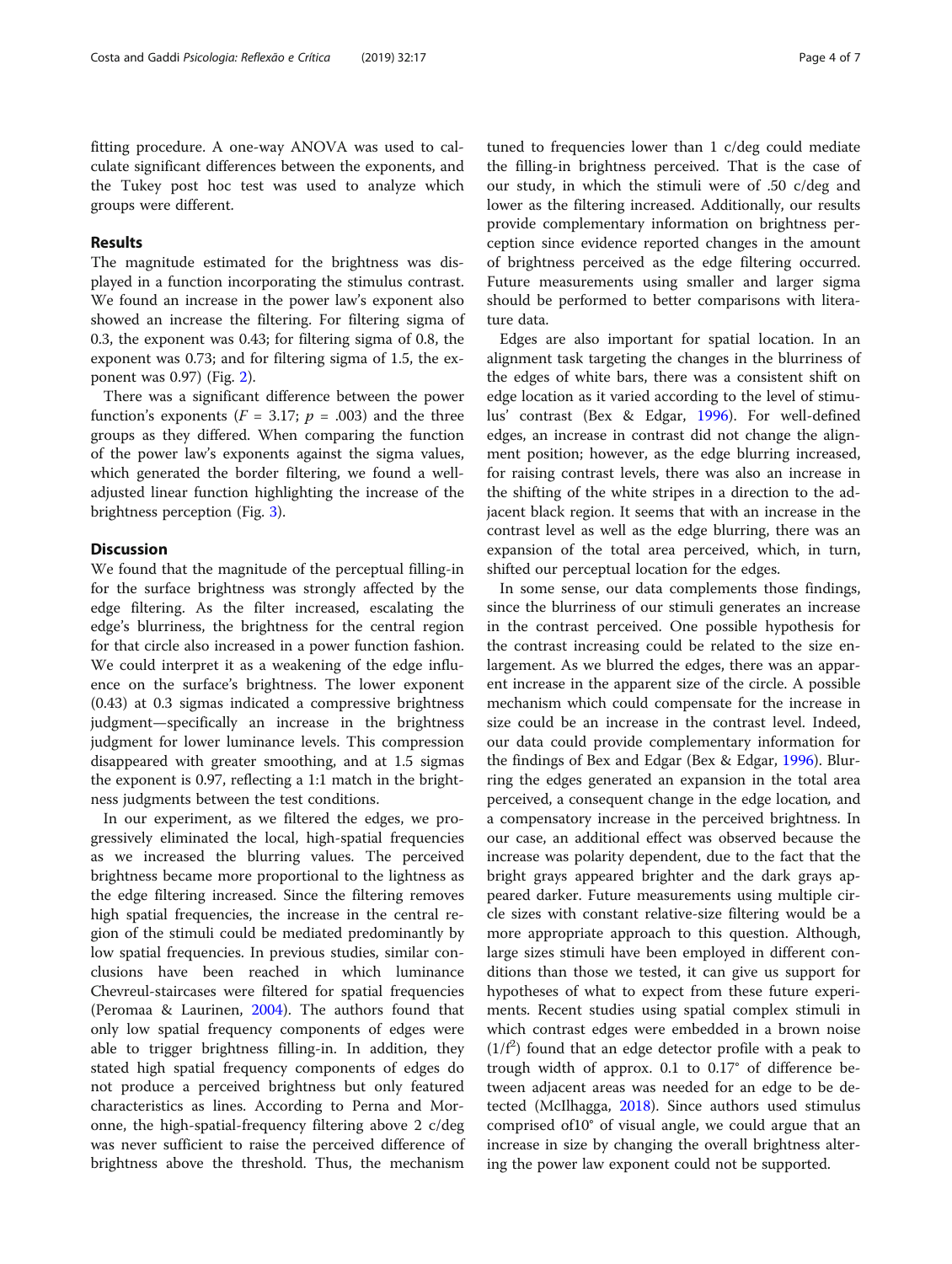100

A consequence of the bright stimulus is that it becomes subjectively brighter; in addition, the dark stimulus is perceived as darker with the increase of the power law's exponent. This increase in the contrast shifting relating it back to the edge blur affected the subjective contrast range, and, as a consequence, also increased in the exponent measured. Experimental evidence for the changes in the exponent regarding the range of the

stimuli can be found in several studies (Lockhead & Hinson, [1986;](#page-6-0) Pradhan & Hoffman, [1963;](#page-6-0) Teghtsoonian, [1973](#page-6-0)). Our results provide support for the causal relation between our perceptual mechanisms and the range of the stimuli managing the edge filtering. A practical outcome of the brightness reduction to reach higher ranges is associated with the impairment in eyes' saccadic movements, which reduces significantly the visual

<span id="page-4-0"></span>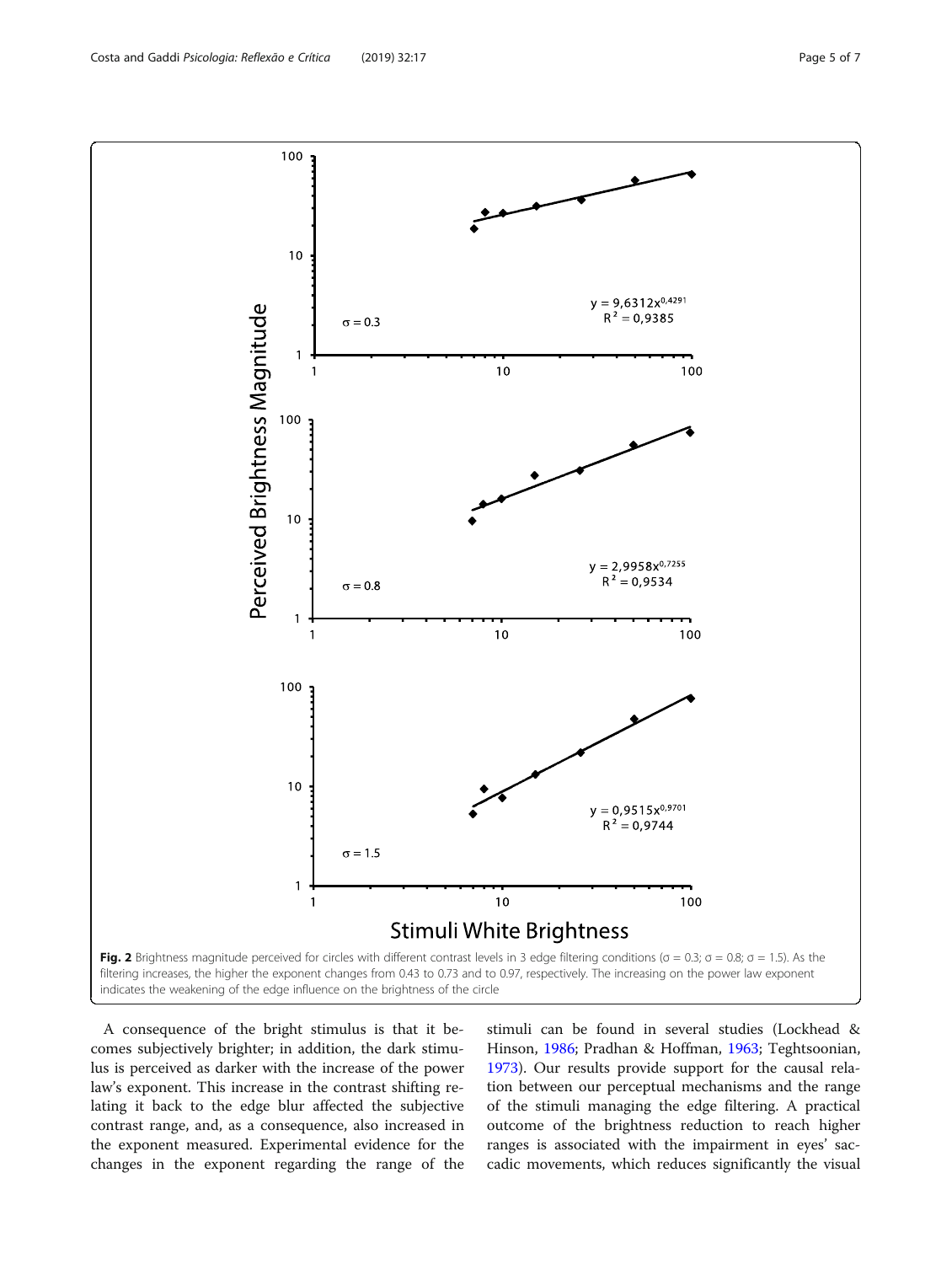<span id="page-5-0"></span>

search precision (Gilchrist, Humphreys, Riddoch, & Neumann, [1997\)](#page-6-0). In addition, as well as in the binocularity since there is an increase in the cortical disparity computation (Georgeson & Wallis, [2014](#page-6-0)).

The power law's exponent was around 1.0 measured for the blurriness of 1.5 Gaussian sigma. This means that the magnitude of perceived brightness changed proportionally to the central region of the circle brightness and, thus, led to another important consequence of the phenomena, there were no edges' influences on brightness perceived. These results suggest that surface brightness is a filling-in process more than an induction mechanism. As one increases the blurring of the edges, there is a perceptual shift of the edge to regions farther from the center of the circle. This displacement weakens the edge effect on the center which reduces its' filling-in effect. Since the background was constant, the brightness induction remains the same for all the filtering conditions. Reducing the filtering enlarges the edge, and, consequently, the transition distance between the center of the circle and the surrounding would reduce as well—ultimately, the expected effect would be the opposite.

It is a worthwhile and open question as to why edge integration has evolved to be the favorite physiological mechanism to generate a representation of surface information. In addition, our study contributes to understanding an explanation of human blur vision. As we move away from the optimal edge detection condition, we have an exponential reduction of the brightness perception of spatial adjacent areas with a reduction in contrast detection and, consequently, in our spatial vision. Increases in blurring reduce the high structural complexity of visual scenes, decreases detection of high spatial frequencies, and negatively impacts local feature vision. As a direct consequence, spatial discrimination is reduced, negatively

impacting elementary perceptual functions as a figureground organization (Ghose & Palmer, [2010\)](#page-6-0).

This study used only three edge filters. It started with an edge detector size that was twice the limit found in previous studies, because we were interested in the brightness changes for different suprathreshold edge filtering, which could be a limitation of this study. Future investigations considering the transition between optimal edge filtering size 0.1–0.17 and ours, which started filtering at 0.30, would be important to model how brightness perception behaviors in this filtering range function. Also, future studies could integrate the findings of our work to improve computational modeling of visual neurons (Yedjour, Meftah, Lezoray, & Benyettou, [2017](#page-6-0)).

#### Conclusions

We concluded that the brightness perception at the center of the stimuli receives interferences from the high spatial frequencies of the edges. This is because the filtering of high spatial frequency in blurring the edges changed the brightness perceived to values closer to the physical stimuli. Our results suggest that edges reduce the range of the brightness perception of the stimuli as a whole. However, it is not clear, how the brightness in central regions dominated by low spatial frequency channels could be affected by the high spatial frequencies presented at the edges.

#### Acknowledgements

The authors would like to thank Dora Fix Ventura for all of the theoretical discussions and Amalia G. Skalos for the language support. M.F.C. is a CNPq level 2 Fellow Researcher.

#### Authors' contributions

MFC and CMG carried out empirical studies. MFC participated in its design and coordination. MFC drafted the manuscript, performed the statistical